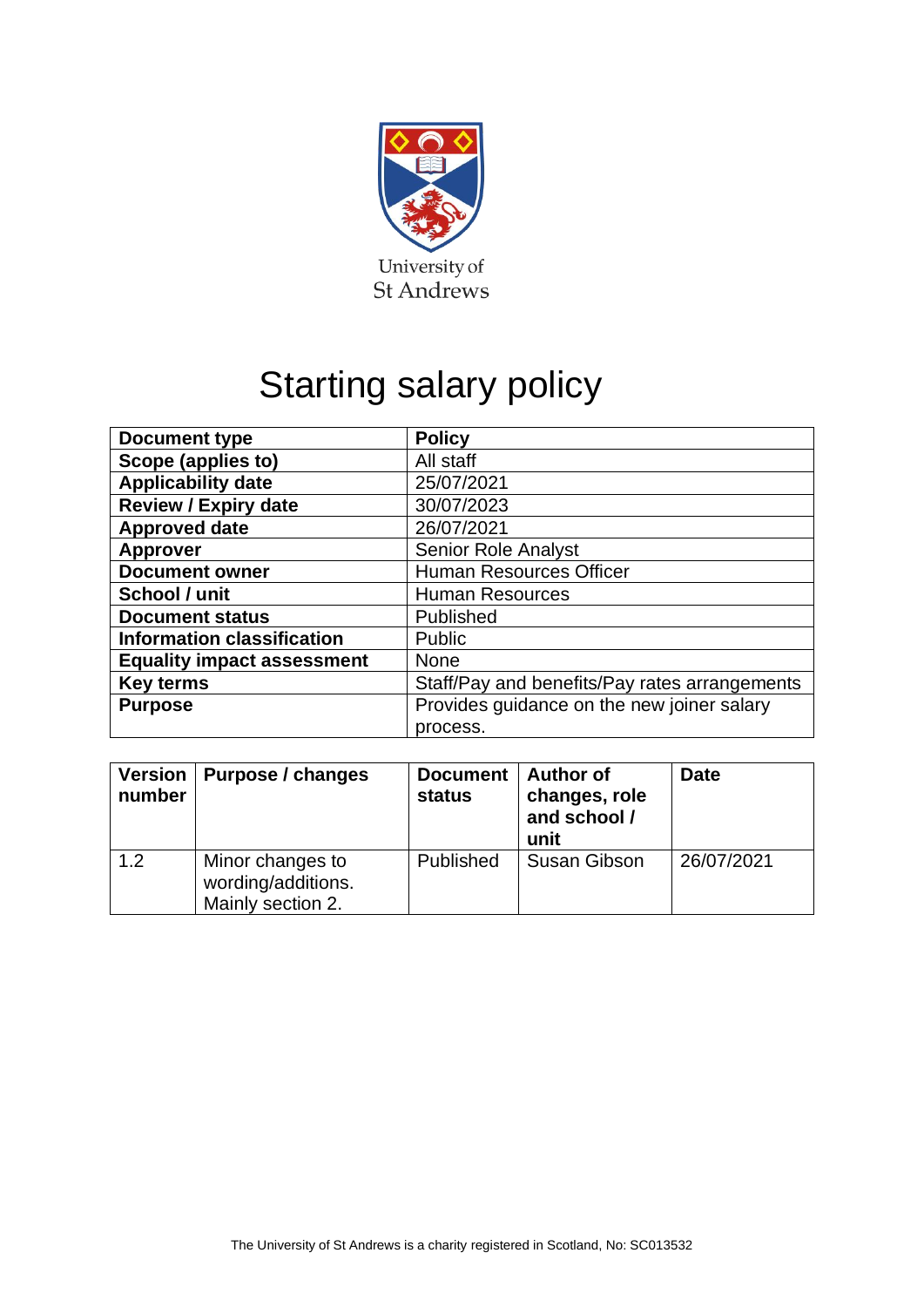#### **Table of contents**

| $1_{\cdot}$ | Policy statement                   | 3              |
|-------------|------------------------------------|----------------|
| 2.          | Non-standard starting salary       | 3              |
| 3.          | <b>Contribution-Related Points</b> | $\overline{4}$ |
| 4.          | <b>Market Pay Issues</b>           | $\overline{4}$ |
| 5.          | <b>Externally Funded Posts</b>     | $\overline{4}$ |
| 6.          | Version control                    | 5              |
|             |                                    |                |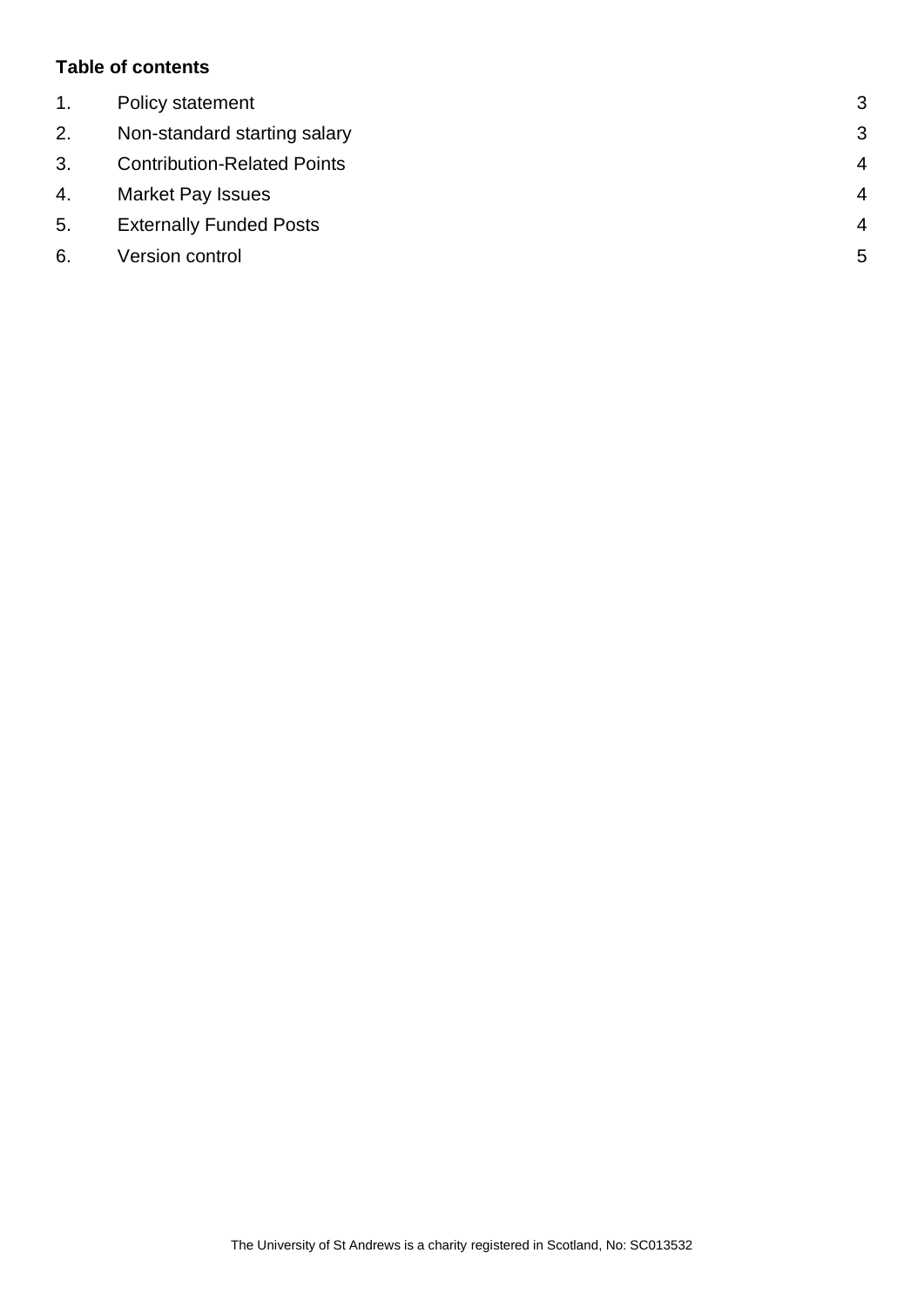#### <span id="page-2-0"></span>**1. Policy statement**

1.1 In support of the University's commitment to the principle of equal pay for work of equal value, all salary offers must be made within the standard incremental points of the grade at which the role has been evaluated using the Higher Education Role Analysis (HERA) job evaluation system and within the advertised salary range. To ensure equity and consistency in approach to starting salaries across the University, employees should normally be appointed on the first incremental point of the designated grade as this reflects the fact that individuals will have the basic skills and competencies required for the job, but will take time to gain experience in performing their role in full.

# <span id="page-2-1"></span>**2. Non-standard starting salary**

- 2.1 Appointment to a salary beyond the first point must be supported by objective and transparent justification. Reasons may include, but not limited to:
	- the prospective employee is in receipt of a salary and benefits package in excess of the value of the package on offer. However, a higher current salary should not be the sole factor which justifies a salary offer above the minimum of the scale. There must be sufficient evidence obtained during the application process to demonstrate the applicant's skills and knowledge, relevant to the role, to merit the higher pay point.

# **Or**

- the prospective employee has a significant amount of relevant experience, knowledge and skills that are beyond the essential criteria of the post which may result in them being able to fulfil the requirements of the role more quickly than expected or to be able to take on additional duties (within the agreed grade) than advertised. However, length of service should not be the sole factor which justifies a salary offer above the minimum of the scale. There must be sufficient evidence obtained during the application process to demonstrate the applicant's skills and knowledge, relevant to the role, to merit the higher pay point.
- 2.2 Before any decision is made to offer an alternative point, consideration should be given to any potential anomalies/inequalities that may arise as a result, for example:
	- inconsistencies with the remuneration of current staff fulfilling the same (or very similar) roles;
	- risk of appointing two or more people to the same (or very similar) roles but at different points on the salary scale;
	- there is some evidence to suggest that women are more reluctant to negotiate on salary than men;
	- the successful candidate may come from employers beyond the UK with vastly different pay scales and currencies which do not match their experience/knowledge in terms of UK pay.
- 2.2.1 Care must be taken in considering an appointment above the minimum and any proposals of this nature should be discussed with Human Resources before an offer is made.
- 2.3 When prospective employees have been paid above the first point of the advertised grade in a previous post but have not been working in that post for 6 months or more, they will not normally be eligible for appointment higher up the grade on the basis of previous earnings.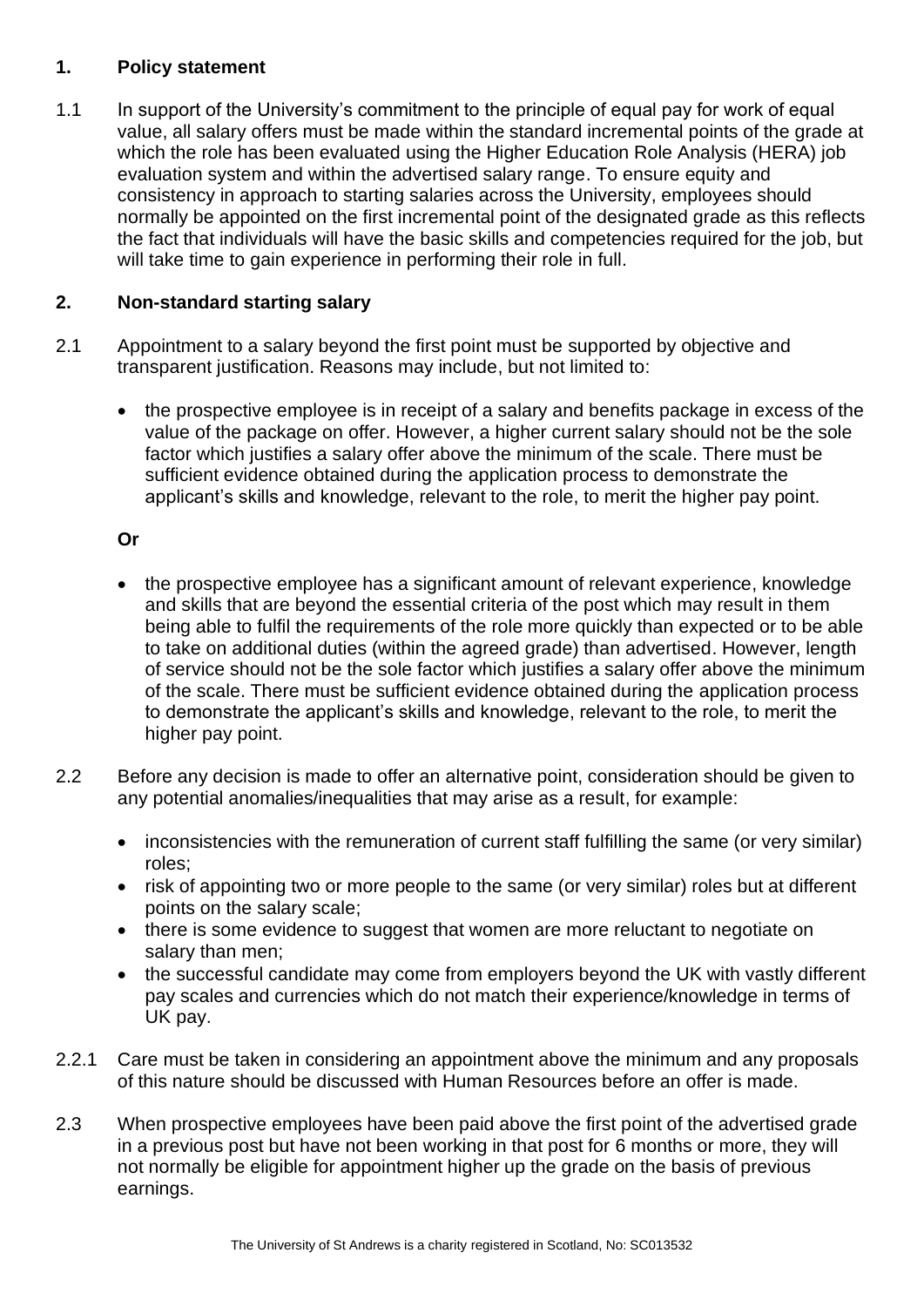- 2.4 Please note that these principles also apply to internal staff when moving to a post at a higher grade. However, when an existing member of staff is appointed to a new position at the same grade as their current post, they will be appointed on the same incremental point as the role they are leaving; in some circumstances this may, therefore, be higher than the first point of that grade.
- 2.5 Authorisation to appoint above the bottom point of the grade must be sought from the Senior Role Analyst (sq43/1650) or an [HR Business Partner,](https://www.st-andrews.ac.uk/hr/businesspartner/) before confirming a salary offer with a prospective employee. 'Non-standard' salary offers must not be made without this authorisation.
- 2.6 The agreed salary should be added to the Details of Appointment form and forwarded to [vacancies@st-andrews.ac.uk.](mailto:vacancies@st-andrews.ac.uk) Where justification for this increase relates to the appointee's current/previous salary, any agreement made will be subject to verification by Human Resources. The Recruitment Assistant handling the post will normally contact the candidate for a recent payslip or other relevant evidence.

#### <span id="page-3-0"></span>**3. Contribution-Related Points**

3.1 The contribution-related points at the top of each grade should not be used for a starting salary unless there are exceptional circumstances. In such cases authorisation must be sought from the **Director of [Human Resources](mailto:hrdirector@st-andrews.ac.uk) before confirming a salary offer with a** prospective employee.

#### <span id="page-3-1"></span>**4. Market Pay Issues**

4.1 External factors affecting salaries (e.g. market rate) will be dealt with via the [Market](https://www.st-andrews.ac.uk/staff/policy/hr/marketsupplementpolicy/)  [supplement policy.](https://www.st-andrews.ac.uk/staff/policy/hr/marketsupplementpolicy/) If you have any queries regarding the use of this policy, please direct these to Human Resources via [hera@st-andrews.ac.uk.](mailto:hera@st-andrews.ac.uk)

# <span id="page-3-2"></span>**5. Externally Funded Posts**

5.1 The principles outlined in this policy relate to both internally and externally funded posts. Please note that the level of funding available in a grant will not be viewed as the sole justification for placing an employee at a higher incremental point on the designated grade.

# <span id="page-3-3"></span>**6. Version control**

- 6.1 This policy will be reviewed regularly. Any feedback on the policy content should be directed in the first instance to the Senior Role Analyst, who will consider this as part of the review.
- 6.2 This policy is not contractual and may be amended by the University from time to time.